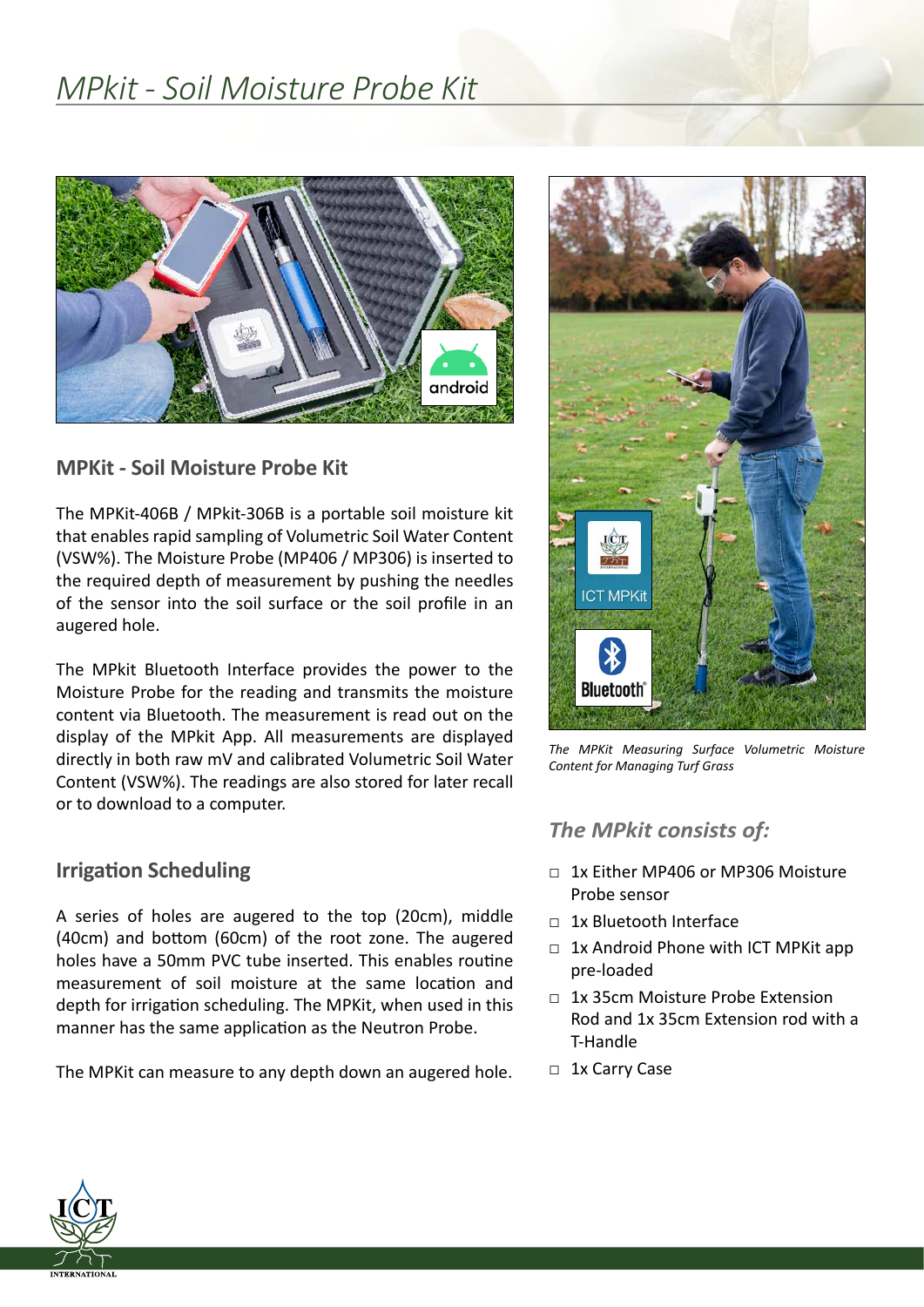# *MPKit - Soil Moisture Probe Kit*



### **Sensor Theory of Operation**

The MP306 / MP406 sensor has a high frequency moisture detector, which uses the Standing Wave or Amplitude Domain Reflectometry (ADR) principle to indicate the ratio of two or more substances forming a body of material, each substance having a different dielectric constant (Ka). The moisture measurement of the material is based upon the fact that in a water:soil:air matrix, the dielectric constant is dominated by the amount of water present. Then the soil water content can be measured exactly because changes in water content of the soil result in changes in the dielectric constant of the soil.

Environmental, agriculture & engineering applications requiring assessment of the changes of soil moisture **in absolute mm and the exact volumetric soil moisture often use ADR technologies**. ADR sensors that have been buried permanently in landfills are still functioning after 15+ years.

## **MPkit Recommended System Specifications**

The MPKit Bluetooth interface works with any Android mobile phone with the following system specifications: **MPKIT MEXIT SULFER** MPKIt Bluetooth Interface

| <b>Operating System</b>  | Android 6.0 or above |
|--------------------------|----------------------|
| <b>RAM</b>               | 1 GB or above        |
| <b>Available Storage</b> | At least 200 MB      |







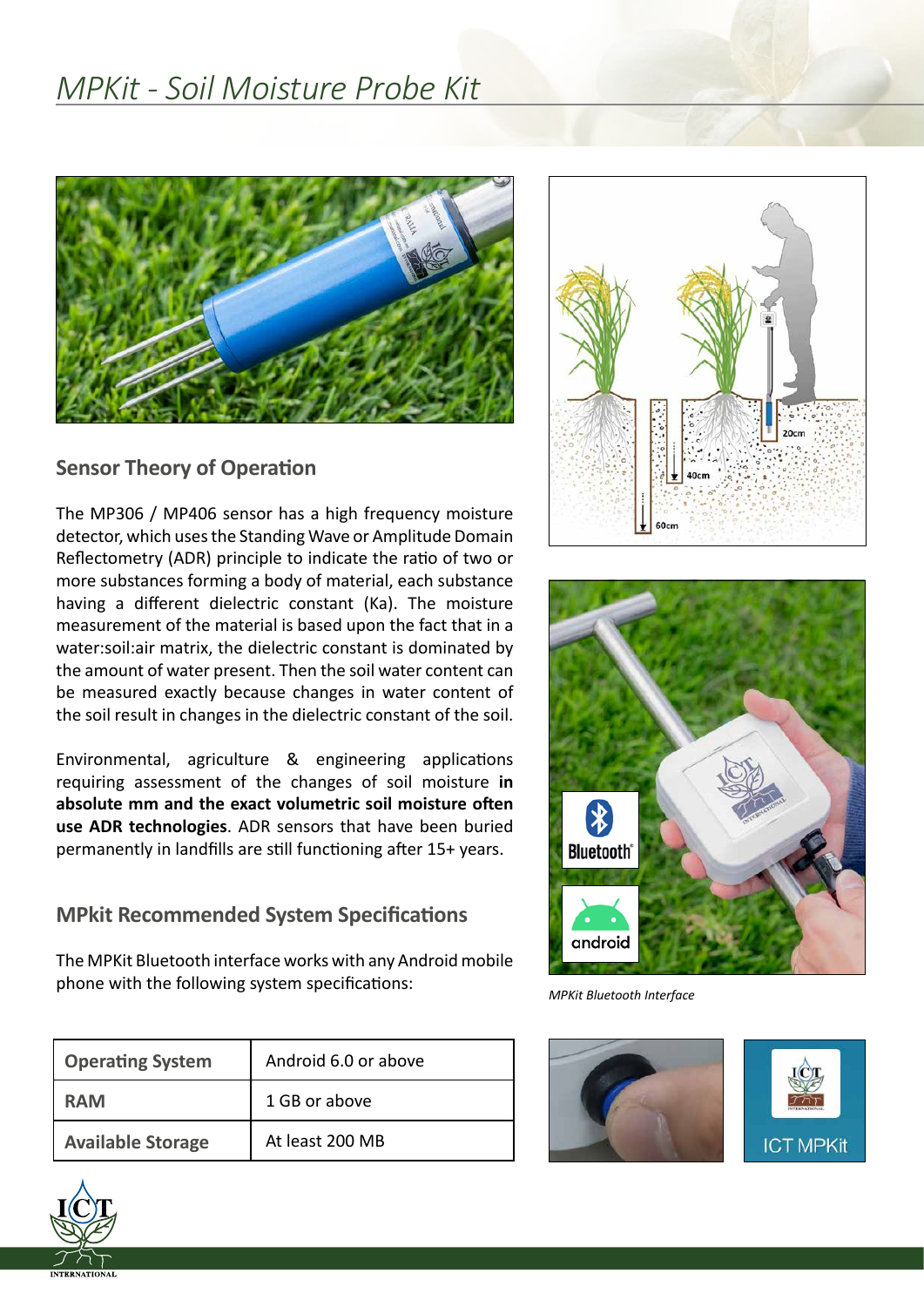# *MPKit - Soil Moisture Probe Kit*



## **MP406 / MP306 Soil Moisture Probe**

The MP406 / MP306 Moisture Probe can be used to measure the soil moisture for scientific research or irrigation management, or the moisture content in many roadway and building construction materials. In either situation it can:

- $\Box$  Rapidly measure soil moisture by pushing the needles of the sensor into the soil surface or soil profile. (MPKit)
- $\Box$  Make measurements over time by permanently burying the MP406 / MP306 and connecting it to a data logger (SNiP-MP3 / SNiP-MP4).
- $\Box$  Control irrigation by permanently burying the MP406 and connecting it into an irrigation controller with industry standard 4-20mA interface. (MP406C)
- □ The MPKit is a very suitable substitute for the Neutron Probe for irrigation scheduling.

### **MPKit Details**

**MPkit Extension Rod** consists of a pair of chrome extension rods. Each rod is 35 cm long enabling measurement of soil moisture to 70 cm depth in the soil profile. One rod connects to the MP406 and the other has a "T" handle. Additional 35cm extension rods are available upon request.

**MPkit Case** carries the MPkit. The MP Auger Set (optional) consists of a spiral drill bit and T handle. The auger set drills a 50 mm diameter hole enabling the MP406 to be easily pushed to the depth required for measurement.



*Permanent In-Situ Installation Being Set Up*



*The SNiP-MP4 is a 'Sensor Node Integrated Package' for LoRa, LoRaWAN, or CAT-M1 communication of real-time accurate soil moisture measurements for continuous soil monitoring. The base SNiP-MP4 integrates 1x MFR-NODE and 1x MP406 soil moisture probe to a site's unique network, communication and power requirements. An added 3x MP406 soil moisture probes can monitor soil moisture at multiple depths.*